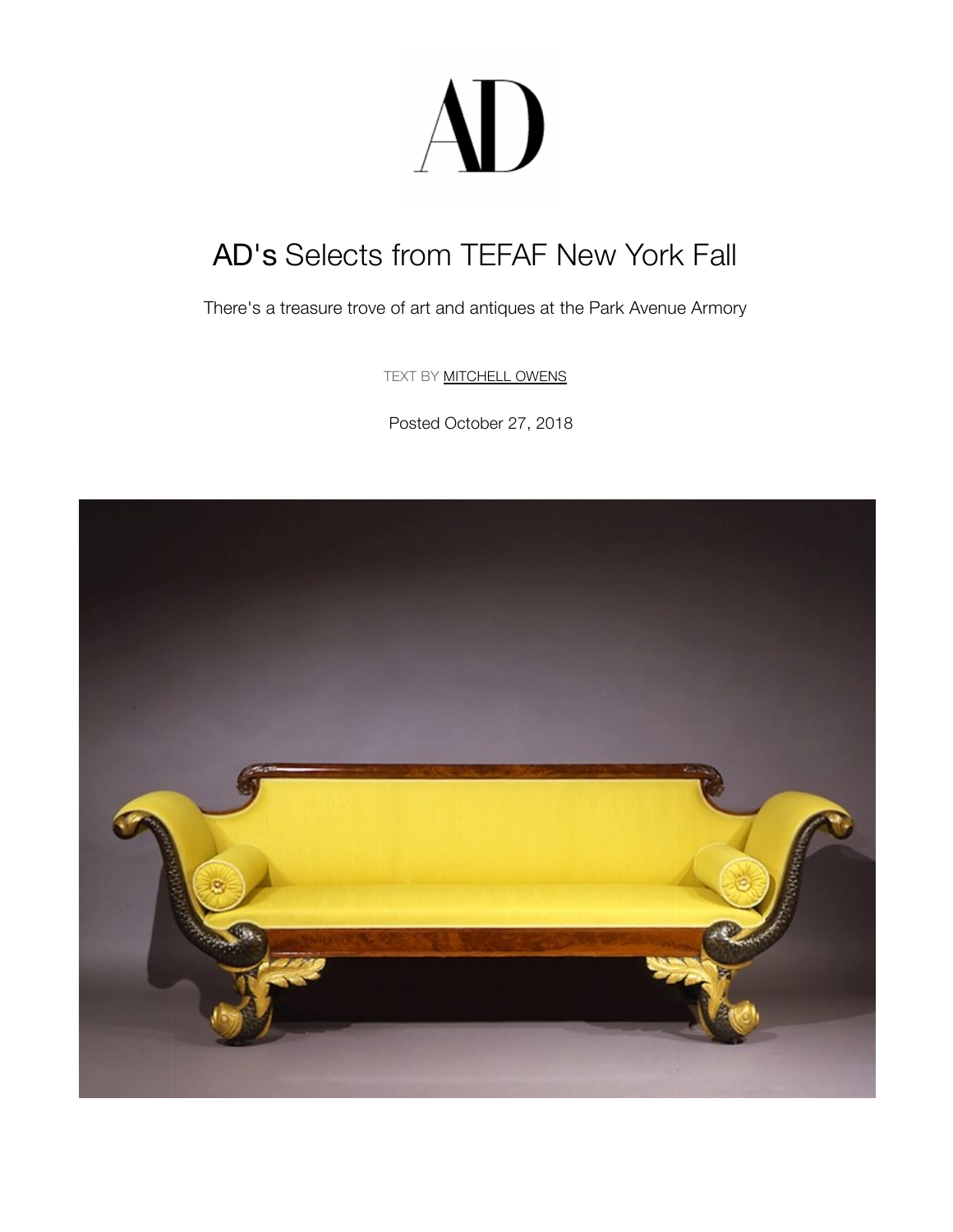works, TEFAF New York Fall, from October 27 through October 31, has a historical slant, offering memory-laden furniture, art, and objects by masters of the past. But the Manhattan show, like the annual Maastricht mothership—run by a nonprofit foundation, its acronym means The European Fine Arts Fair—it is not an art and antiques extravaganza as much as it is a cultural and intellectual powwow, attracting dealers, decorators, architects, scholars, museum curators, collectors of long standing—and neophytes, too. "Spring forward, fall back" is more than an expression associated with upcoming daylight saving time. For TEFAF, the powerhouse Dutch connoisseur fair that's branched out in recent years to other locations, it has chronological meaning, too, given its twice-yearly Manhattan editions. Though TEFAF New York Spring focused on fresh, contemporary

Ninety-three of the world's top-flight dealers, from New York's A La Vieille Russie (think regal jewels and objets de vertu from days gone by) to London's Jorge Welsh (the Chinese export porcelain of your dreams), have transported thousands of rarities—vetted for authenticity and quality by nearly 200 experts—to the historic Park Avenue Armory, a brooding 1881 redbrick castle that contains some of the U.S.'s finest American Aesthetic Movement interiors. There, Amsterdam architect Tom Postma will have sluiced the paneled walls with ghostly white fabric, and, in association with the historic Ten Kate floral firm in Deventer, Netherlands, dangled cataracts of colorful Dutch flowers from the ceilings. And for those who like to snack as they shop, Red Oyster's strolling shuckers will be out in force.

[AD is part of the TEFAF proceedings, too, through the AD Selects program](https://www.architecturaldigest.com/gallery/tefaf-new-york-fall-selects#1). In advance of TEFAF New York Fall, our editors have made a deep dive into the offerings and surfaced with 20 obje[cts that turned](https://www.tefaf.com/press/art/details/tefaf-new-york-fall/aron/pair-of-yellow-ground-dishes) our collective heads. Each of these will bear an identifying #ADSelects placard, so keep your eyes peeled, your smartphones in hand, and your social media accounts at the ready. T[ake a tour of t](https://www.facebook.com/sharer/sharer.php?u=https%3A%2F%2Fwww.architecturaldigest.com%2Fstory%2Fads-selects-from-tefaf-new-york-fall&t=AD%27s%20Selects%20from%20TEFAF%20New%20York%20Fall)[he #ADSelects](https://twitter.com/share?text=AD%27s%20Selects%20from%20TEFAF%20New%20York%20Fall&via=ArchDigest&url=https%3A%2F%2Fwww.architecturaldigest.com%2Fstory%2Fads-selects-from-tefaf-new-york-fall) slideshow, and let us know what you [think.](https://www.pinterest.com/pin/create/button/?url=https%3A%2F%2Fwww.architecturaldigest.com%2Fstory%2Fads-selects-from-tefaf-new-york-fall&media=https%3A%2F%2Fmedia.architecturaldigest.com%2Fphotos%2F5bd34c77c8dbb22d77645407%2Fmaster%2Fpass%2FHIRSCHL%2520%26%2520ADLER%2520GALLERIES.jpg&description=AD%27s%20Selects%20from%20TEFAF%20New%20York%20Fall)